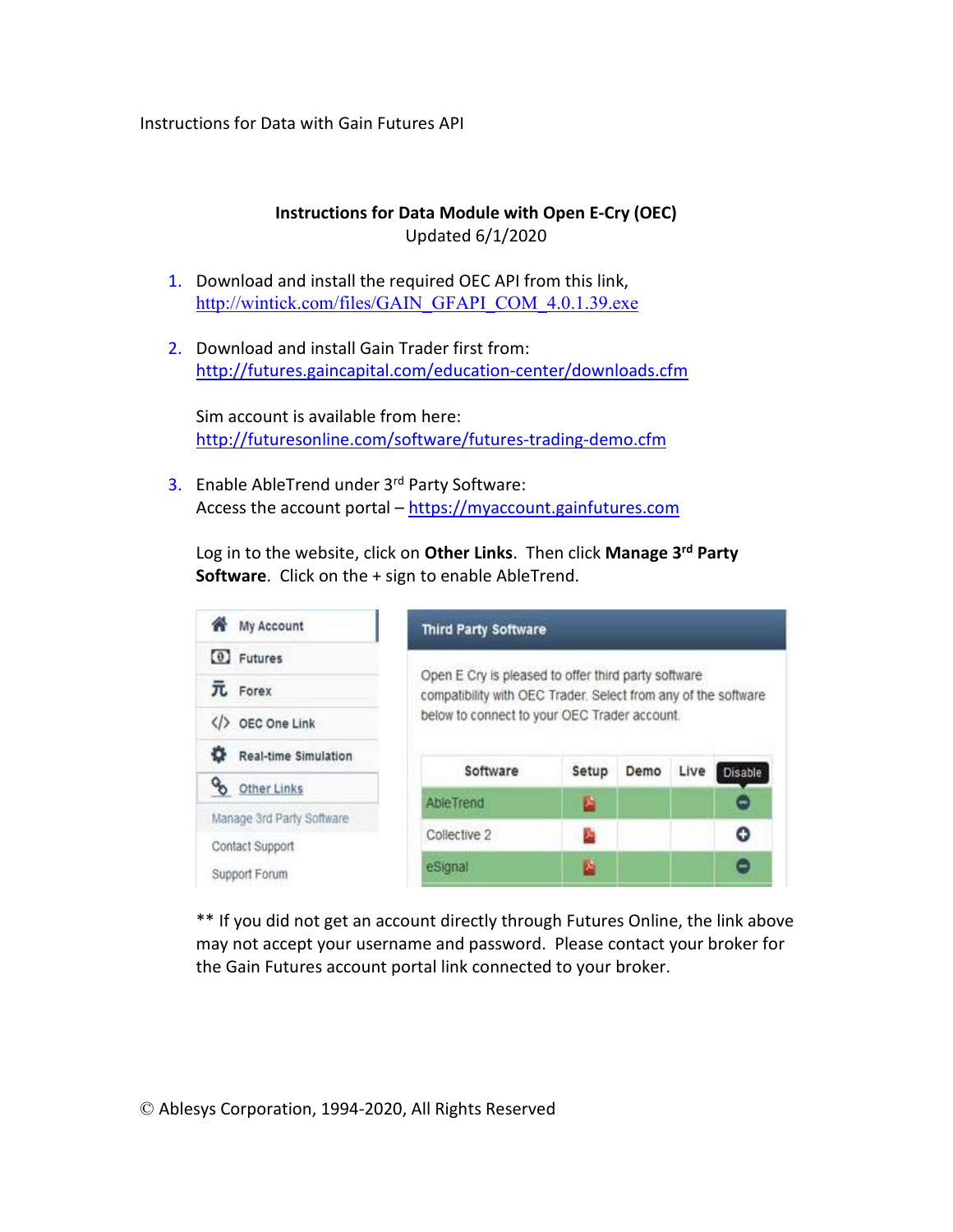Instructions for Data with Gain Futures API

- 4. Open Gain Trader. Please log-in with your username and password. Once you've logged in, go to the upper left corner, click on File. Make sure the line "Allow Remoting" is not checked.
- 5. Please make sure which symbol you want to see on the AbleTrend software is listed on the Gain Trader's Quote/Indices box.

| <b>Symbol</b> | Trend | Cha             | Last    | Bid     |         | Ask TotalVol | High    | Low     | <b>Open</b> |         | Settle Open Interest Chq% |       | <b>Expires</b> Des     |  |
|---------------|-------|-----------------|---------|---------|---------|--------------|---------|---------|-------------|---------|---------------------------|-------|------------------------|--|
| ESU4          |       | 7.00            | 2008.50 | 2008.25 | 2008.50 | 106.911      | 2010.75 | 2001.00 | 2003.50     | 2001.50 | 934.757                   | 0.35% | 9/19/2014 E-M          |  |
| <b>FDAXU4</b> |       | 105.0           | 9775.0  | 9774.5  | 9775.5  | 85,751       | 9779.0  | 9682.5  | 9699.0      | 9670.0  | 45,080                    | 1.09% | 9/19/2014 DAX $\equiv$ |  |
| <b>FESXU4</b> |       | 30 <sup>°</sup> | 3268    | 3268    | 3269    | 745.432      | 3272    | 3243    | 3249        | 3238    | 803.202                   | 0.93% | 9/19/2014 DJ F         |  |
| NKDZ4         |       | 130             | 16150   | 16150   | 16155   | 8.537        | 16155   | 15960   | 15995       | 16020   | 63.803                    | 0.81% | 12/11/2014 NIKI        |  |
| NQU4          |       | 18.25           | 4090.75 | 4090.75 | 4091.25 | 10.419       | 4092.50 | 4069.00 | 4077.00     | 4072.50 | 149.007                   | 0.45% | 9/19/2014 E-M          |  |

6. When you first launch the AbleTrend software, the login window will pop up, input the following information.

Choose Your Module: Gain Futures Username: (your Gain Futures username) Password: (your Gain Futures password)

For Gain Futures Real or Live accounts, Server: prod.gainfutures.com Port: 9200

For Gain Futures Demo accounts, Server: sim.gainfutures.com Port: 9200

7. Gain Futures Symbol Format. When you use Ablesys with Gain Futures as your data, it uses the same symbols as in Gain Trader. The symbol format is: (symbol)(month code)(year code)

Examples: ESU20, RLM-MU20, YMU20, etc.

© Ablesys Corporation, 1994-2020, All Rights Reserved